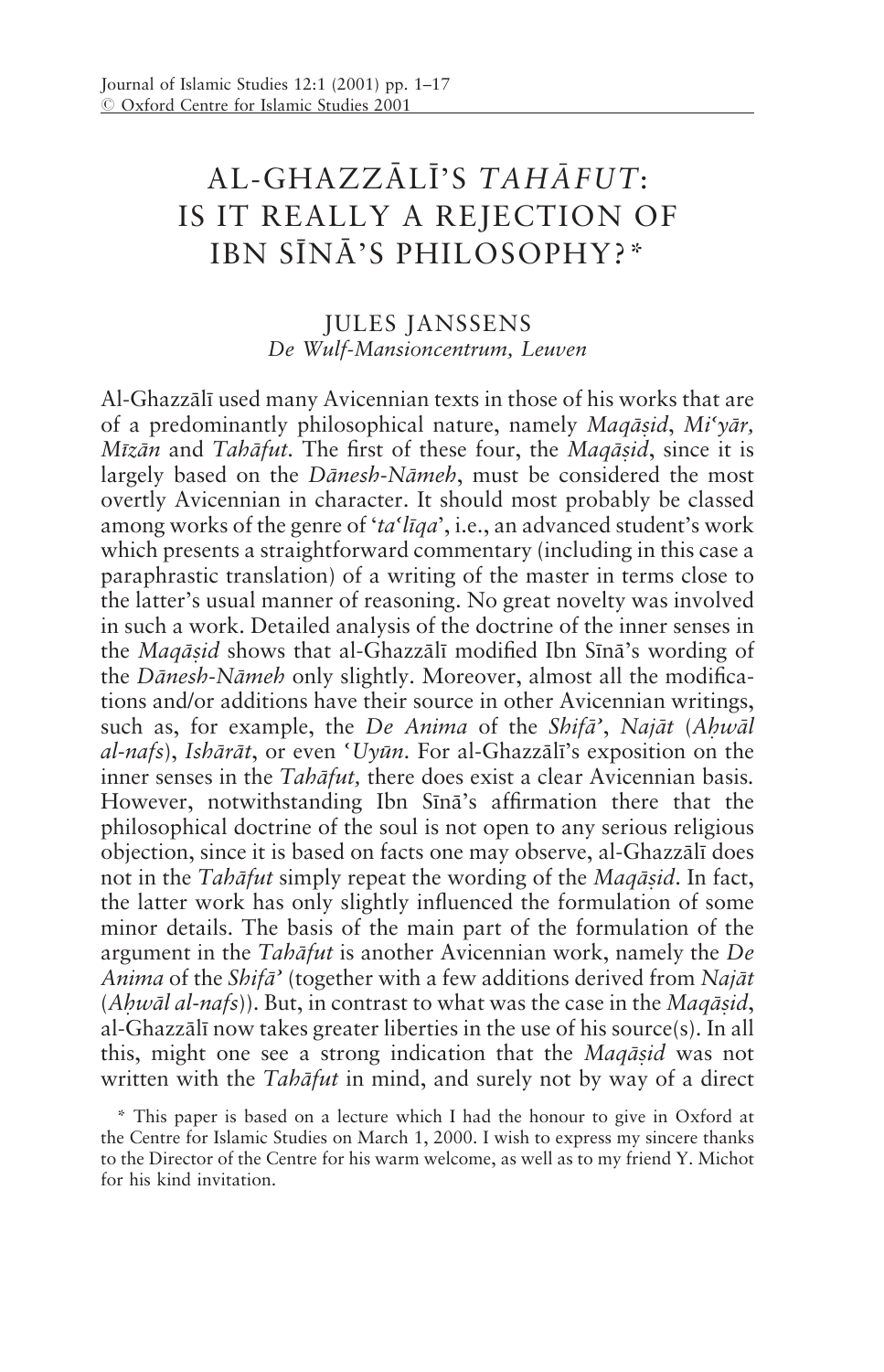'introduction'?<sup>1</sup> Or is this an over-hasty conclusion? Does analysis of one element in it suffice to determine the nature of a whole work? Before dealing with this particular point, let us examine what al-Ghazzali himself has to say in the Preface and the Introduction(s) of the *Tabāfut* about its aims, nature and method.

In what M. Marmura, in his critical translation,<sup>2</sup> has presented as the 'religious preface', al-Ghazzālī mentions two major failings of an unspecified(!) group of people. First, their believing themselves possessed of *fitna* and *dhaka*<sup>3</sup> (M. 'superior quick wit' and intelligence') so that they do not hesitate to reject even the Islamic duties ('*ibadat*) and to place themselves above the masses and the commonality. Second, their attitude of *taglid*<sup>4</sup> to the ancient philosophers such as Socrates, Hippocrates, Plato and Aristotle, so that they paid no attention whatever to the presence of any reliable report (khabar) or verification (tahqīq). But who were these men? Looking at the first characteristic, Ibn Sīnā's dictinction between *hads* ('intuition') and  $fikra$ , thorough investigation', comes immediately to mind. So he could belong to that 'group'. But if he was the major target of the *Tabāfut* as most scholars to date appear to have thought, why does al-Ghazzālī use a quite different terminology, one that probably characterizes an earlier philosophical period—*dhakā*' undoubtedly going back to Aristotle himself (An. Post., 89b 10)? This difference in terminology will be even more striking if the Ma'arij is confirmed as an authentic Ghazzalian work,<sup>6</sup> since it contains almost verbatim

<sup>1</sup> For details see J. Janssens 'al-Ghazzalī and his Use of Avicennian Texts' in Problems in Arabic Philosophy (in the press). This paper was presented at an international colloquium held at the P. Pázmány-University (Piliscsaba, Hungary) in 1996. I thank M. Maroth for inviting me to participate.

<sup>2</sup> Al-Ghazālī, *The Incoherence of the Philosophers*. A parallel English-Arabic text translation, introduction and notes by M.E. Marmura, (Provo, Utah, 1997). (Hereafter, a number in parentheses refers to the pagination of Marmura's edition and translation.)

<sup>3</sup> D. Gutas, Avicenna and the Aristotelian Tradition (I.P.T.S., IV: Leiden, 1988), 166–7, shows how *dhaka*' is the precise equivalent of the Aristotelian notion of anchinoia, and suggests 'acumen' as the English equivalent. As for fitna: it is present in a fragment of al-Nūshajānī, a companion of al-Sijistānī (cited in al-Tawhīdī, Mugābasāt, §106), see J. L. Kraemer, Philosophy in the Renaissance of Islam (Leiden, 1986), 162. From that fragment, it is clear that *fitna* designates intelligence linked with thorough investigation.

<sup>4</sup> Ibn Rushd also accuses his Arabic predecessors in philosophy of taqlīd, but in contrast to al-Ghazzali, he is referring to the fact that they followed the 'Commentators' instead of Aristotle himself.

Cf. Ishārāt, ed. J. Forget (Leiden, 1892), 127.

 $6$  See J. Janssens 'Le Ma'arij al-quds fī madārij ma'rifat al-nafs: un élément-clé pour le dossier Ghazzālī-Ibn Sīnā?' in Archives doctrinales et littéraires du moyen âge, 60 (93), where I develop some arguments in favour of attributing the work to al-Ghazzālī,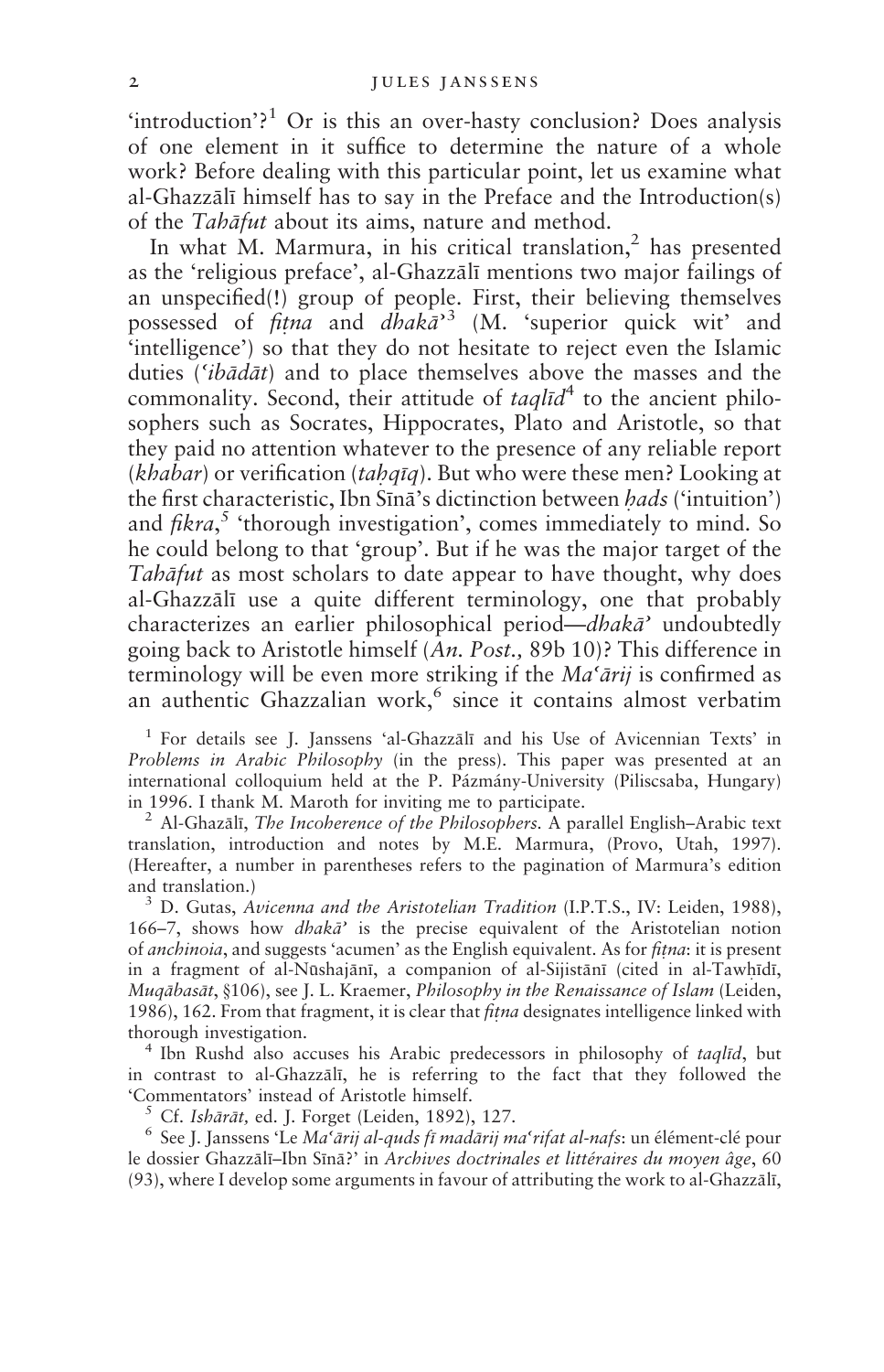what Ibn Sīnā said about the two terms in the *Ishārāt*. Of course, Ibn Sīnā may still be among the 'group' al-Ghazzālī is criticizing, but it does not follow that the critique is primarily directed against him or his philosophical system. While I do not yet claim that this *cannot* be the case. I would stress that it certainly is not self-evident, and should therefore be studied with great caution, the more so as the second accusation, of *taglid*, looks rather problematic in the case of Ibn Sina. In the context of this paper, it may suffice to refer to the fundamental study of D. Gutas,<sup>7</sup> who has convincingly shown that Ibn Sina considered himself to be a 'new Aristotle', and most certainly was not a slavish follower of the 'old Aristotle'. It is impossible that al-Ghazzālī simply did not know this, for (as will be indicated later) he was well aware of the fact that regarding God's knowledge, Ibn Sīnā had developed a theory quite distinct from that of all his philosophical predecessors and contemporaries. However, insofar as Ibn Sīnā obviously held Aristotle in high esteem, he is not automatically cleared of the accusation of *taglid*. But again, this is far from being self-evident. On the contrary, it even becomes doubtful, when al-Ghazzālī explicitly states a little later (3) that he has written his book 'in refutation of the ancient philosophers (raddan 'alā l-falāsifa al-qudamā') to show the incoherence of their belief ('aqīda) and the contradictions of their words in matters relating to metaphysics  $(i\alpha\bar{i}$  (*i* $(\alpha\bar{i}$ )<sup> $\alpha$ </sup>). This affirmation is surprising in several respects. (1) It specifies the nature of the present work as a *radd*, a 'refutation', not of all philosophers, but of the 'ancients' only. (2) It alludes to these philosophers in terms of a group having a particular 'credo' ('aqīda). And (3) it associates the notion of *tahāfut*, incoherence, with this particular credo, and hence with the philosophers' general system, while the accusation of contradiction remains limited to matters 'related to metaphysics'. On the first point: as al-Ghazzālī has already objected to an attitude of taglid towards the 'ancients', it follows that, in refuting them, he also refutes whoever 'imitates' them. The second point shows that for al-Ghazzali philosophy was a school, based upon a fundamental conviction to which its members subscribed. The third shows that, in al-Ghazzali's view, there exists a problem of (logical) coherence at the very basis of the philosophical project of the 'ancients', and moreover that, at least in one domain specified not just as metaphysics, but as metaphysics *and* matters related to metaphysics-one encounters 'contradictions', which clearly constitute an extreme case of incoherence. Whatever the meaning of

but there remain some (minor) doubts which I am still unable to resolve. One can read the passage on *hads* and *fikra* on p. 142 of the Beirut, 1981 edition.

 $\frac{7}{7}$  See his Avicenna and the Aristotelian Tradition (n. 3 above), passim.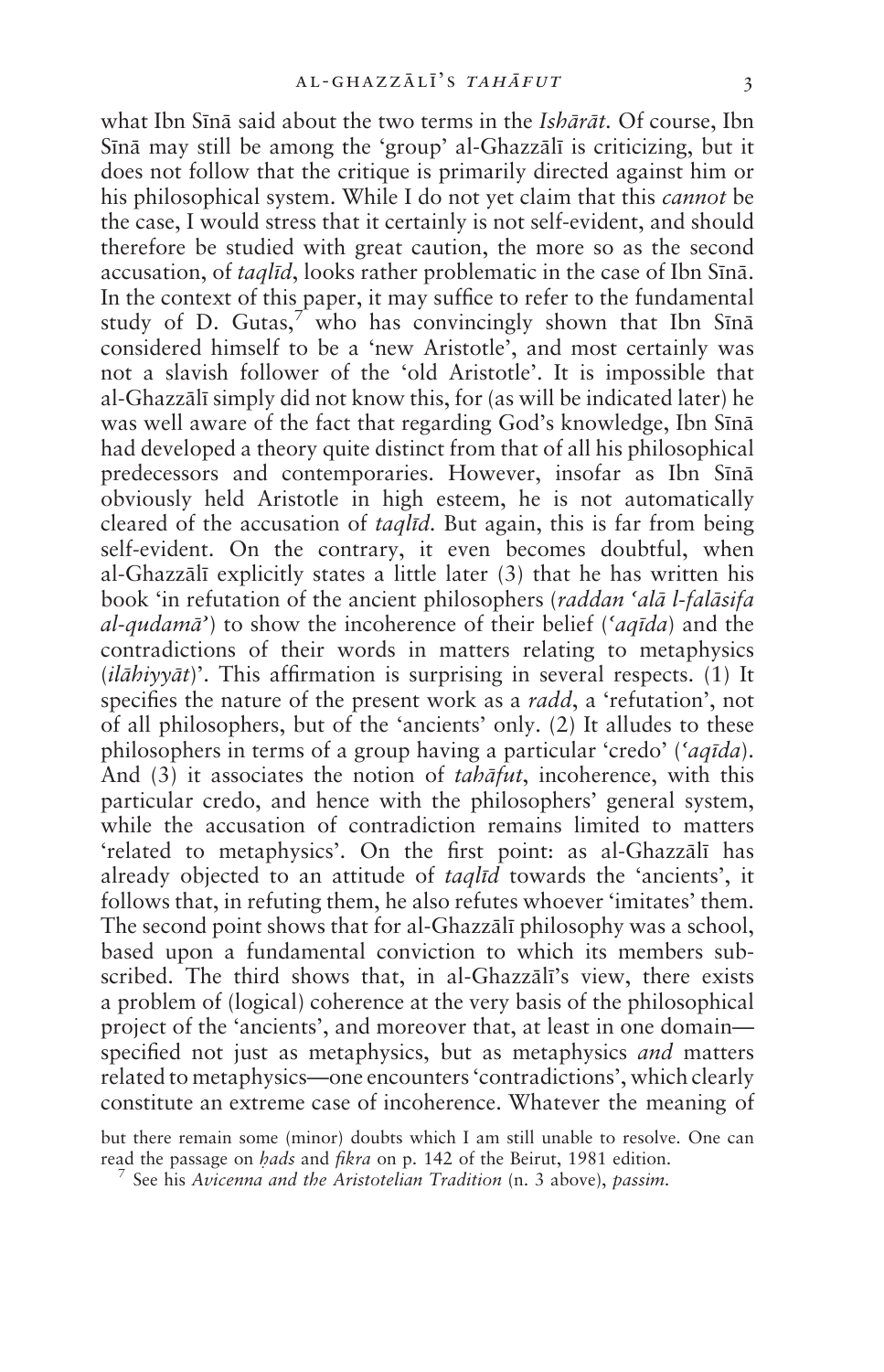all this may be, one thing is certain from the above statement: it is impossible to declare Ibn Sīnā's philosophy the primary target of al-Ghazzālī's Tahāfut, unless one reduces the statement to mere rhetoric. But is there any reason to do so? At first sight, no. One may even wonder whether al-Ghazzali really intends to refute 'philosophy' as such, since a few lines later he declares: '... all significant thinkers, past and present, agree in believing in God and the last day', completed somewhat later by: 'that those prominent and leading philosophers ... are innocent of the imputation that they deny the religious Laws (shara'i); that (on the contrary) they believe in God and His Messengers, but that they have fallen into confusion in certain details beyond these principles, erring in this, straying from the correct path, and leading others astray' (3).<sup>8</sup> Al-Ghazzālī stresses that the 'real' philosophers never called into question the fundamentals of religious belief, i.e., the belief in God, the Prophets and the last day. However, they were wrong regarding secondary matters ('details'), albeit obviously not in a deliberate way ('confused'). Nevertheless, they clearly did err, and thereby induced people into error. In this sense, a reserved attitude towards philosophy seems to be required. But the overall tone of the passage does not give the impression that philosophy has to be radically rejected.

Therefore, one cannot but be surprised when al-Ghazzālī, in the final conclusion of the work, unambiguously condemns the philosophers for *kufr* (unbelief), at least regarding the three well-known issues of the pre-eternity of the world, God's knowledge of the temporal particulars and the resurrection of the body. Moreover, the actual wording of these three items as given by al-Ghazzālī in that final conclusion indicates a definite Avicennian inspiration. Had the formulation been in more Aristotelian terms, one would have expected instead a condemnation in terms of the eternity (and not just the pre-eternity) of the world, of the limitation of God's knowledge to self-knowledge, and (possibly) of the denial of resurrection as such.<sup>9</sup> On the other hand, the very fact that, on the issue of pre-eternity, al-Ghazzalī not only mentions the world, but also 'all the substances' *(al-jawāhir kulluhā)*, hardly appears reducible to an Avicennian source, and, indeed, poses problems as to its exact

<sup>8</sup> From the two statements together, it follows that for al-Ghazzali, according to what he affirms in his Faysal (ed. Beirut, 1986, 4: 134; trans. R.J. McCarthy, Freedom and Fulfillment (Boston, 1980), 162), these philosophers accept the basic roots of authentic belief.

<sup>9</sup> Aristotle's position on this issue is not entirely clear, but according to one of the basic axioms of Aristotelian philosophy, given that the human soul is originated, it must therefore also perish.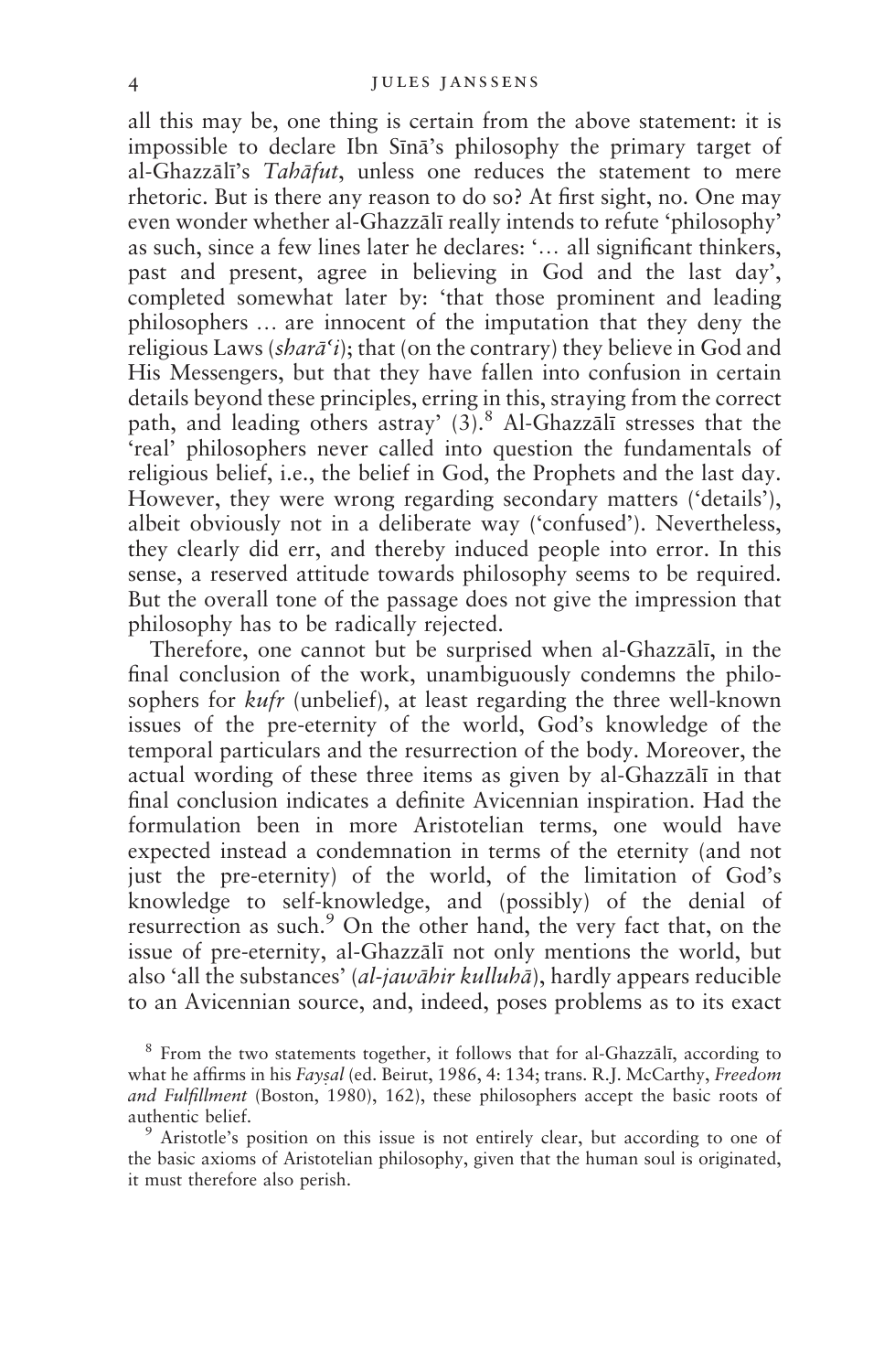meaning as well as possible source. In my opinion, al-Ghazzālī is most probably referring to Abū Bakr al-Rāzī's 'five eternal principles', <sup>10</sup> but I do not have any conclusive proof for this claim. However it may be, the 'final conclusion' of the *Tahāfut* surely does not allow one to state with certainty that Ibn Sīnā's philosophy forms the explicit, or even principal, object of al-Ghazzali's criticism. It does clearly offer a stronger condemnation of philosophy than the one expressed in the Preface. So, one may ask: are there elements elsewhere in the Tahāfut which can explain this apparent contradiction?

Let us first examine what al-Ghazzālī affirms in his Introduction(s).<sup>11</sup> In the first, al-Ghazzālī insists that Aristotle's thought, notwithstanding its being a purified synthesis of all the philosophical currents of thought before it, is not free from inner contradiction. He moreover contends that, in matters of metaphysics, one looks in vain for really demonstrative proofs, as evidently offered in logic and mathematics. Finally, he stresses that serious mistakes occurred in the translation of the Aristotelian corpus into Arabic, although al-Fārābī and Ibn Sīnā, the most excellent of the Islamic philosophers, rejected many of those mistakes. It looks as if al-Ghazzālī in this first Introduction wants above all to warn against *taglid* of the ancient philosophers, in view of the inner tensions which are found in the doctrine(s) of their major representative(s), on the one hand, and the absence of reliable translations of his (their) works on the other. In the second Introduction, al-Ghazzālī states that neither strictly verbal matters nor doctrines which do not clash with any religious principle will be disputed. To illustrate the former case, he points to the philosophers calling God a substance ('substance' not having there the meaning of 'occupying space', *mutahayyiz* in the terminology of *kalām*). This example may somewhat surprise readers familiar with Ibn Sīnā's thought. If he, in his K. al-hudūd,<sup>12</sup> in fact accepted such a denomination without further qualification, he modified his view in the *Shifa*' by insisting that it must be understood in a completely negative way, and in the *Ishārāt* and the *Dānesh-Nāmeh*, he even declared that the very notion of substance must be denied of God.<sup>13</sup> There is little, indeed no, doubt that al-Ghazzali knew all

<sup>10</sup> See P. Kraus (ed.), Abū Bakr Al-Rāzī: Opera Philosophica (repr. Beirut, 1982), 191 sea.

<sup>11</sup> Although al-Ghazzali seems to distinguish between four introductions, it is obvious that they are most complementary, and must be taken together to form a single whole. However, for the sake of convenience I will discuss them separately here.

<sup>12</sup> This is clearly a work in which Ibn Sīnā is still working along overtly Aristotelian lines, and therefore probably one of his earlier ones.

<sup>13</sup>A brief, but very valuable, survey of all this is given by D. De Smet, La quietude de l'intellect (Louvain, 1995) 45-6.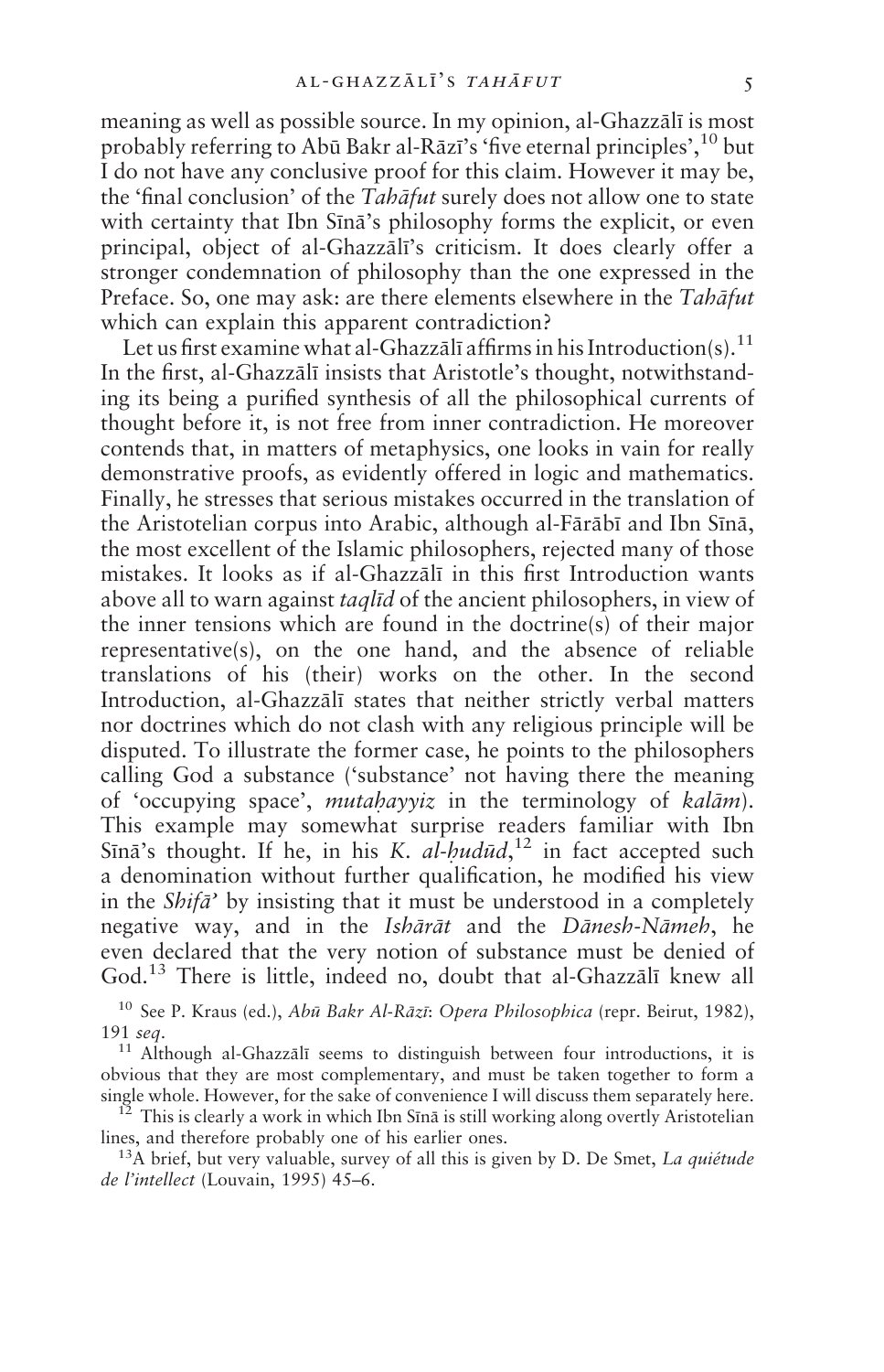this.<sup>14</sup> So, one gets the impression that he consciously disregards this later evolution in Ibn Sīnā's thought. Bearing in mind also the first Introduction, the use of this precise example can only be explained as a confirmation that the basic goal of the *Tabāfut* consists in the rejection of philosophers who blindly imitate Aristotle and the ancient philosophers. While it is not certain that Ibn Sīnā figures among them, al-Ghazzālī does not give any indication that this is not the case. At this point in the work, it simply remains an open question. As to matters which may be qualified as 'religiously neutral' (the second case mentioned above), al-Ghazzālī points to natural phenomena, part of what we nowadays call 'physics'. Let us simply note that he strongly defends the philosophers' way of dealing with such phenomena, and vehemently condemns any religious obscurantism. Having specified what the work is not about, al-Ghazzālī proceeds to a more positive outline of its proper objective. Here, he for the first time alludes to the 'three most objectionable doctrines' by stating that the philosophers have rejected the ideas of novelty (M.: 'origination') of the world (*hadath al-'alam*), the attributes of the Maker (M.: 'Creator') (sifāt al-sāni') and the Congregation (M.: 'resurrection') of the (sensible) bodies (*hashr al-ajsād wa l-abdān*). We must note that the present wording is *kalāmī* in inspiration, and that it is not exactly the same as that of the 'final conclusion' already mentioned. In the third Introduction, al-Ghazzālī stresses that he will limit himself in the present work to proceeding by way of interrogation and negation, and that he will not develop any positive doctrine.<sup>15</sup> In the fourth Introduction, he more explicitly specifies his method as that of the 'logicians', insisting that he will express himself in no other idiom than theirs. But he also stresses that the knowledge of mathematics is in no way needed in order to understand metaphysics. Also in this case, one may wonder whether Ibn Sīnā does not rather fall beyond the scope of the book? In his *Dānesh-Nāmeh*, he did not hesitate to place metaphysics immediately after logic, without any mention of mathematics.<sup>16</sup> One wonders whether he omitted

<sup>14</sup> See J. Janssens, '... His Use of Avicennian Texts' (n. 1 above).

<sup>15</sup> Marmura, *Introduction*, xxiii–xxvi, argues convincingly that the *Iqtisad* must be considered as the supplementary work to the Tahāfut, in which al-Ghazzālī develops his own theory positively and in full accordance with the principles of the Ash'arī school of kalām. However, a definite judgement about al-Ghazzālī's real convictions seems impossible without a structural analysis of the precise way in which al-Ghazzālī is using (and/or combining) his source-texts in his different works. I have not yet dealt in any systemic way with his Iqtisād, but I would be really surprised if a systematic use of the writing(s) of (a) predecessor(s) could not be found in that work.

<sup>16</sup> As with the *Najāt*, Juzjānī's explanation of its omission (this time due to a so-called loss) seems to be apologetic. See Gutas, Avicenna and the Aristotelian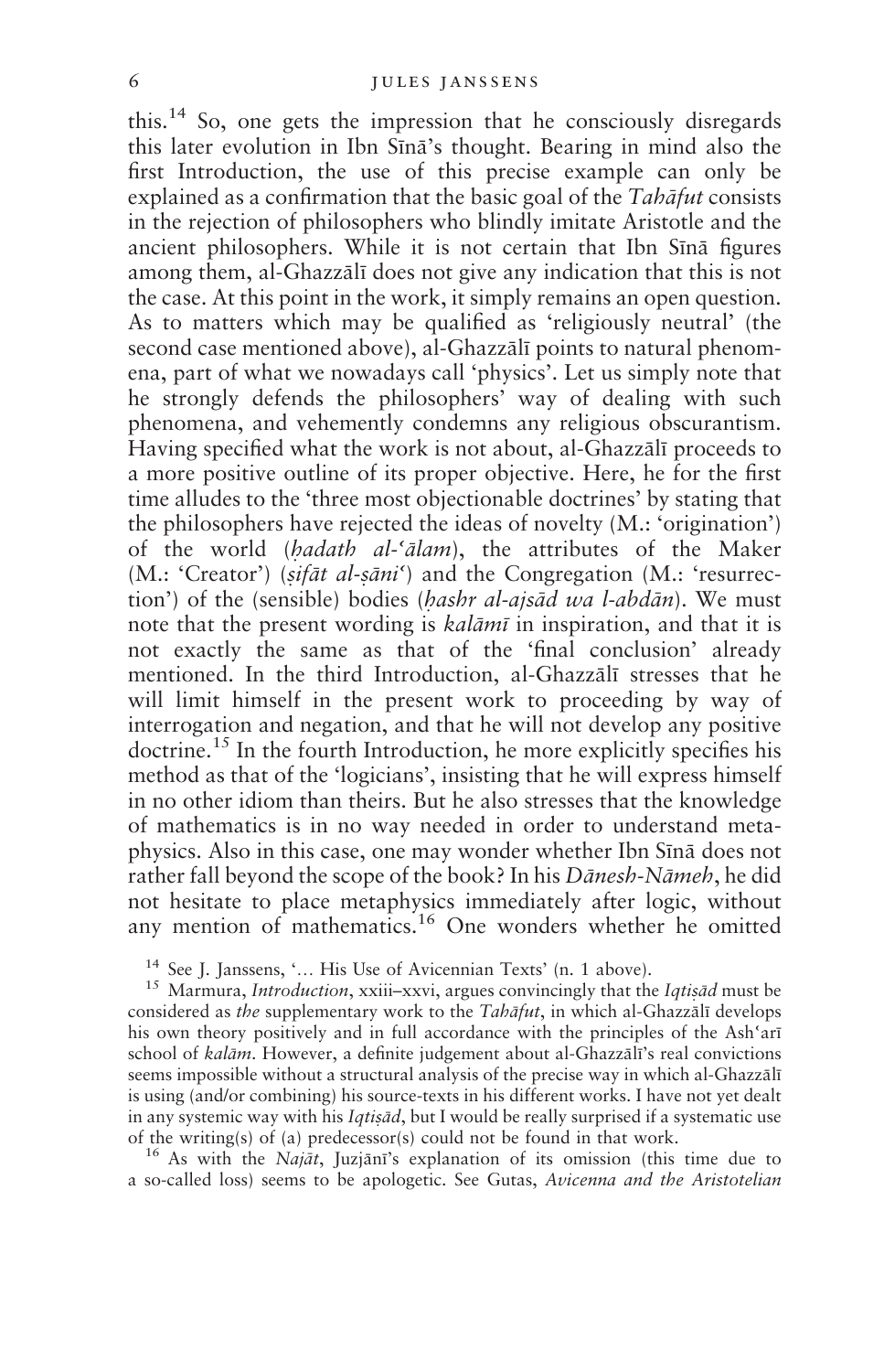the latter because he simply did not want to repeat what he had already said elsewhere in an (in his eyes) indisputable way, or because he no longer agreed with the (Platonic–)Aristotelian curriculum? Unfortunately, no definite answer to this question can be given at present.

The Introduction(s) reinforce(s) the impression that Ibn Sīnā's philosophy as such does not constitute the primary target of the *Tabāfut*. The target appears to have been ancient philosophy, especially its metaphysics, and the uncritical acceptance thereof. In full accordance with what was said in the Preface, philosophy is not rejected in its totality. Is it then possible that some philosophers are, in al-Ghazzālī's own opinion, innocent of any of the charges developed subsequently in the main body of the work? Already at the outset of the first question, it is evident that al-Ghazzali does not claim that all philosophers without exception adhere to the doctrine of the preeternity of the world. In fact, he mentions that Plato, according to a certain report, has said that 'the world is generated and originated'<sup>17</sup> (12). But al-Ghazzālī hastens to add that one (*man*—M. 'some') of the philosophers has (have) subsequently interpreted his statement (awwala kalāmahu, M. 'interpreted his language as metaphor)', so as to be able to deny that Plato had ever believed in the (temporal) origination of the world. By not specifying which author(s) has (have) proposed this interpretation, al-Ghazzālī gives the impression that in the main tradition of philosophy it was not considered to be an 'interpretation', but the only possible correct reading of Plato. In other words, if—but this being far from certain—Plato really did make that

Tradition, 113. Gutas is surely right when he says that Ibn Sīnā did not find it necessary to repeat his views, since there was no disagreement among philosophers on these matters (as al-Ghazzali also explicitly accepts). But the displacement of the metaphysical part in the Dānesh-Nāmeh is probably not just a rupture with the usual practice but indicative of a significant doctrinal change in the proper evaluation of the aim and place of metaphysics itself.

<sup>17</sup> I have looked in vain for this affirmation. That the world is generated (mukawwan) is a doctrine which Aetius Arabus (ed. H. Daiber, Wiesbaden, 1980), 140-41) confirms as existing in ancient philosophy, but ascribes to Pythagoras and the Stoics. However, al-Ghazzālī's affirmation may have its ultimate source in Aristotle, Physics, VIII, 1, 251b 17–19. (Note that the Arabic translation seems to have affirmed that for Plato time (zamān), and not heaven (ouranos)—as the Greek original seems to have affirmed—is generated.) As for the qualification of the world as having been originated (muhdath), it is linked with the name of Plato in the (ps.?)-Fārābī, K. al-jam' bayna ra'yay al-hakimayn, ed. A. Nader (Beirut, 1968), 100. As for the possible non-Farabian origin of this work, see J. Lameer, Al-Fārābī and Aristotelian Syllogistics (Leiden, 1994), 30–9. But I doubt al-Ghazzālī took it from there, since what follows in the  $jam<sup>2</sup>$  is an interpretation of Aristotle's affirmation(s) on this matter, and not at all of the (alleged) Platonic saying itself.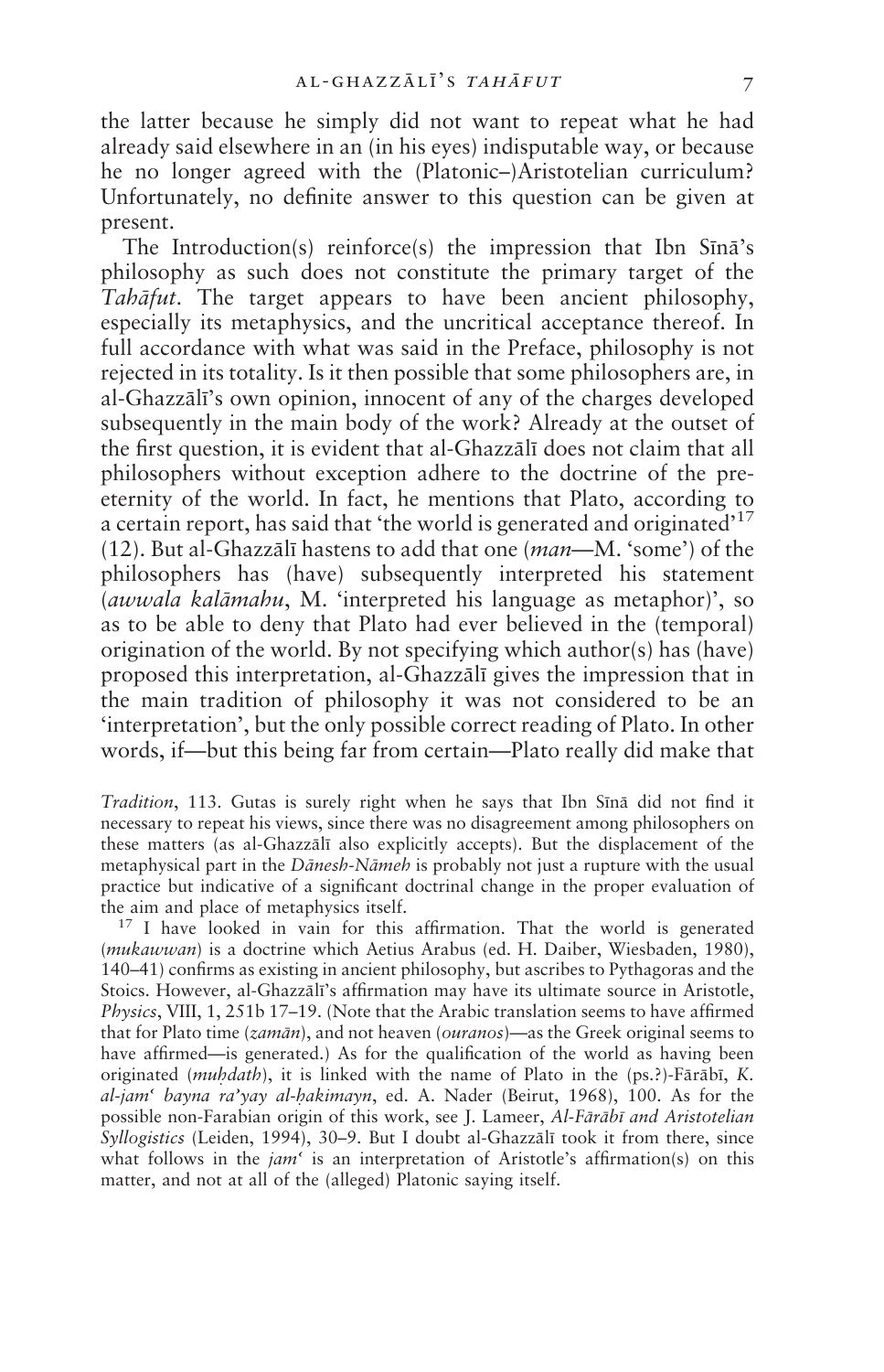statement, he clearly held an atypical position among the philosophers. But al-Ghazzālī mentions still another case, namely Galen, who in his *Peri tõn eautõ dokountõn*<sup>18</sup> expressed a non-committal position on the question of the pre-eternity of the origination of the world on the grounds that (limited) human reason cannot resolve in a satisfactory manner the difficulties inherent to that question. But al-Ghazzālī observes that such a position is very unusual in philosophical circles, and that the overwhelming majority unambiguously declare the world to be pre-eternal. In brief: neither of the two doctrines mentioned seem to have received any serious attention from those who claim adherence to the philosophical 'credo'. However, is al-Ghazzālī not somehow simplifying things here, by omitting any reference to such eminent philosophers as J. Philoponus and al-Kindī? Was he really ignorant of their works, or did he perhaps have no direct access to them? Or did he omit any reference to them because he considered them to be practitioners of *kalām* rather than of *falsafa*? Or was this omission due to a deliberate polemical tactic whereby the nonmention of a clearly different position greatly facilitates the rejection of what then looks like a unified theory? Although I am aware of the importance of this question, I cannot unfortunately go into it in great detail here. Given its very complex nature, I dare not even attempt the beginning of an answer. In the context of the argument here, it suffices to note that al-Ghazzali has in mind a large group of philosophers for whom the pre-eternity of the world can in no way be called into question.

Another illustration of al-Ghazzālī's being aware of different positions among the philosophers can be found in q. 4, more specifically when he presents at least two different views on the survival of human souls (83–4). The first affirms the existence of one preeternal soul, which after having been diversified and having joined the human bodies in this life, finally reunites once again into one single soul (Plato). The second states that the existence of the soul is dependent upon that of the body, and that the death of the latter implies the annihilation of the former (al-Fārābī, in his lost commentary on the Nichomachean Ethics?).<sup>19</sup> Al-Ghazzali adds that in both cases it is impossible to decide whether the number of souls

<sup>&</sup>lt;sup>18</sup> This text has been translated into Arabic and into Latin. Unfortunately, I had no direct access to either, or to the Greek original.

<sup>&</sup>lt;sup>19</sup> According to Ibn Bājjā, al-Fārābī, in that commentary, denied life after death. Forfurther references, see M. Galston, 'The Theoretical and Practical Dimensions of Happiness as Portrayed in the Political Treatises of al-Fārābī' in: Ch. Butterworth (ed.), The Political Aspects of Islamic Philosophy (Cambridge, Mass., 1992), 95–151, esp. 100 and 121.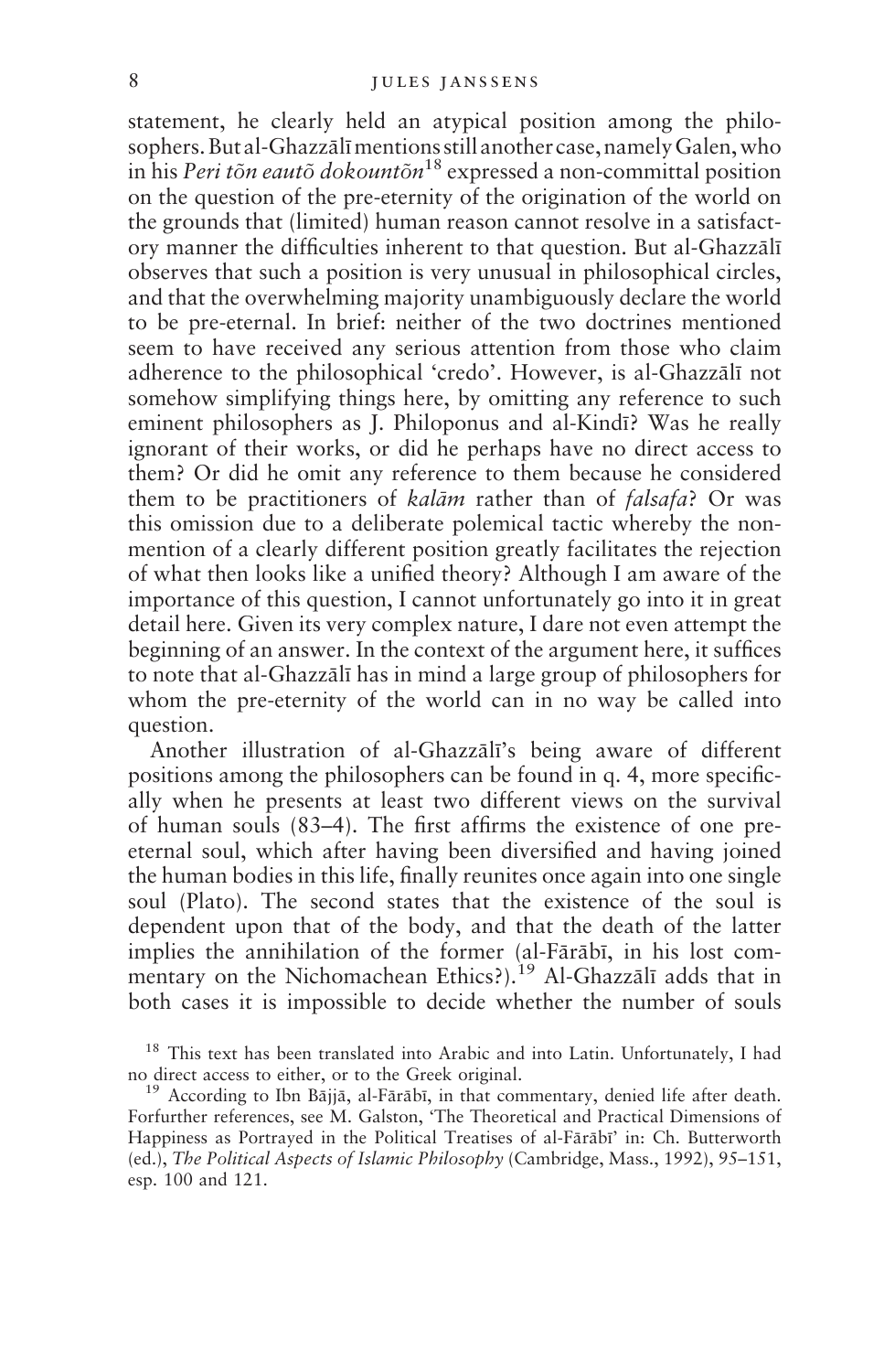is finite or infinite (in the former, because of there being no number; in the latter, because the living beings which exist are finite, but those which do not exist cannot be expressed in terms of finitude/infinitude. unless one supposes them 'existent'!). In all this one may see an indirect reference to Ibn Sīnā who, according to al-Ghazzālī<sup>20</sup> (see q. 1, p. 19), accepted the existence of an infinite number of souls in the hereafter. This also helps explain why in his 'answer' al-Ghazzālī refers to Ibn Sīnā explicitly. Let us observe that he mentions him together with al-Fārābī and the exacting among the philosophers, clarifying further on that their position is that of Aristotle and the 'Commentators'. He clearly distinguishes them from those 'who have swerved away from this course' (man 'adala 'an hādhā l-maslak). The course referred to is the doctrine of the soul as a self-subsistent substance. Whereas the holders of this latter idea are not able to specify the number of souls (after death) as either finite or infinite, except by guesswork  $(f\bar{\imath} \, l\text{-} wahm)$ ,<sup>21</sup> al-Ghazzālī tries to show that the other philosophers have still more problems, insofar as they must either admit a pure impossibility, or accept the existence of an actual infinity of souls, although, not being self-subsistent substances, they are not pure spiritual beings. Although I present this overall interpretation of this final part of q. 4 with due care, and allowing that I might be mistaken in some of its details, it suffices for the purposes of the argument here to show that al-Ghazzālī clearly distinguishes several philosophical currents, and that obviously none of them enables a coherent and satisfactory answer to the problem of the number of souls after death.

Al-Ghazzālī's awareness of great differences within the movement of *falsafa* again comes to the fore in q. 11, where he insists that Ibn Sīnā is the only philosopher who accepts the knowledge by God of things outside of His essence. He even insists that on this topic Ibn Sīnā is in complete disagreement with his 'philosophical Brethren' (131).

So, already within the circle of the philosophers, one sometimes discovers (more or less) important variations in doctrine, and this is perhaps some part of the 'incoherence' to which the title of al-Ghazzālī's work refers. As for Ibn Sīnā, his name is once cited together with what appears to be the 'major trend in philosophy', but

<sup>20</sup> Al-Ghazzālī was not mistaken in his claim, see M. Marmura, 'Avicenna and the Problem of the Infinite Number of Souls', in: Med. Stud., 22 (60), 232-9.

<sup>21</sup> Is al-Ghazzali here indirectly referring to Ibn Sina's idea of 'imaginal resurrection'? This is not certain, but cannot be excluded a priori. More research is needed in order to settle this question, but it is one beyond the scope of the present paper. On the notion of 'imaginal resurrection', see J. Michot, La destinée de l'homme selon Avicenne (Louvain, 1986), passim.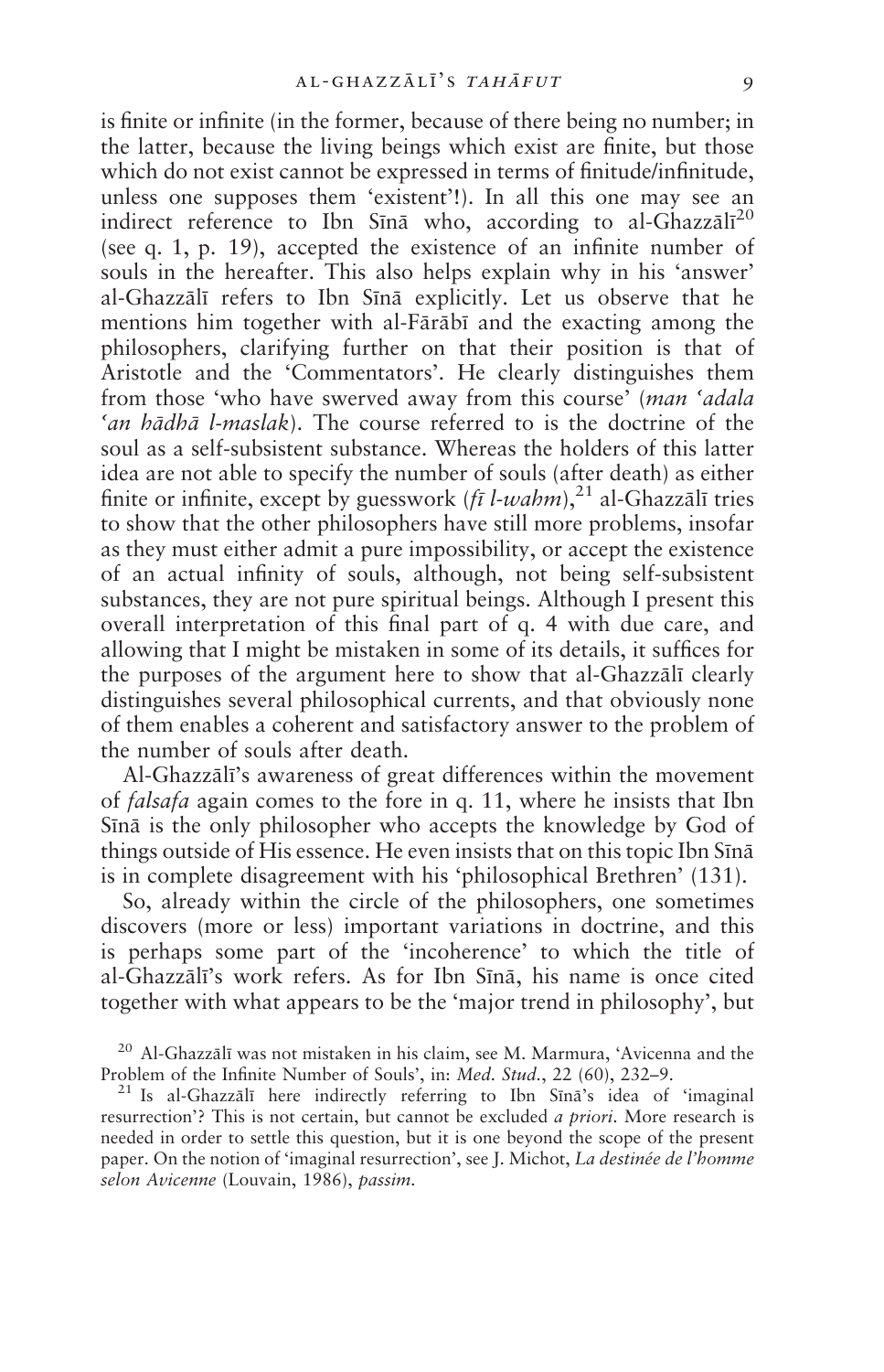on another occasion in strong opposition to it. So, the question now arises: to what degree is al-Ghazzali's criticism directed against Avicennian philosophy in particular?

This question is far from secondary, when the very wording of al-Ghazzālī's questions seems, at least on initial reading, to be highly Avicennian in inspiration. A closer analysis shows that al-Ghazzālī, especially in his formulation of the philosophers' point(s) of view, has indeed made quite systematic use of Ibn Sīnā's Shifā' (both in its metaphysical and psychological parts), supplemented by additions taken from Najāt (or a text similar to the Najāt)<sup>22</sup> and *Ishārāt*. I also found a few small derivations from two Farabian texts, al-Madīna al-fādila and K. al-sivāsa. These are quite limited in scope as well as number, but I have yet to complete a thorough search of the whole book. However, I seriously doubt that such a search would bring to light systematic use of a Farabian source such as one finds in the  $Mi'$  vār al-'ilm.<sup>23</sup> A rudimentary summary leads to the following picture:

| q. $1-2$ :   | Shifa', Met., 9: 1;                                            |
|--------------|----------------------------------------------------------------|
| q. $3:$      | 9:4                                                            |
| q. $4:$      | $8: 1$ and 3;                                                  |
| q. $5-6$ :   | 8:7:                                                           |
| q. $7:$      | 9:1;                                                           |
| q. $8:$      | 8:4                                                            |
| q. $9:$      | <i>Ishārāt</i> (ed. Forget), 144                               |
| q. $10:$     | based on preceding questions                                   |
| q. $11:$     | Ishārāt, 168                                                   |
| q. $12:$     | no precise reference                                           |
| q. $13:$     | Shifa', Met., 8: 6;                                            |
| q. $14:$     | no precise references, but the title may be inspired by        |
|              | <i>Shifa</i> ', <i>Met.</i> , 381, l. 11;                      |
| q. $15-16$ : | 9:2                                                            |
| q. $16:$     | end $Aq\bar{s}$ <i>am</i> <sup>24</sup>                        |
| a. $17:$     | <i>Shifa</i> ', <i>De An.</i> , 4: 4, and <i>Isharat</i> , 219 |

4: 1 and 5: 2, and Najāt, De An., c. 11-13 q.  $18:$ 

<sup>22</sup> For more detail, see Gutas, Avicenna and the Aristotelian Tradition, 112-14, but let me remark that whereas Gutas believes that Ahwāl al-nafs is earlier than the Najāt, Michot, Destinée, 6, has offered strong evidence for its being later.

<sup>23</sup> See Janssens '... His Use of Avicennian Texts' (n. 1, above).

<sup>24</sup> See J. Michot, 'Les sciences physiques et métaphysiques selon la R. fī aqsām al-'ulūm d'Avicenne', Bull. philos. méd., 22 (80), 62-73, App.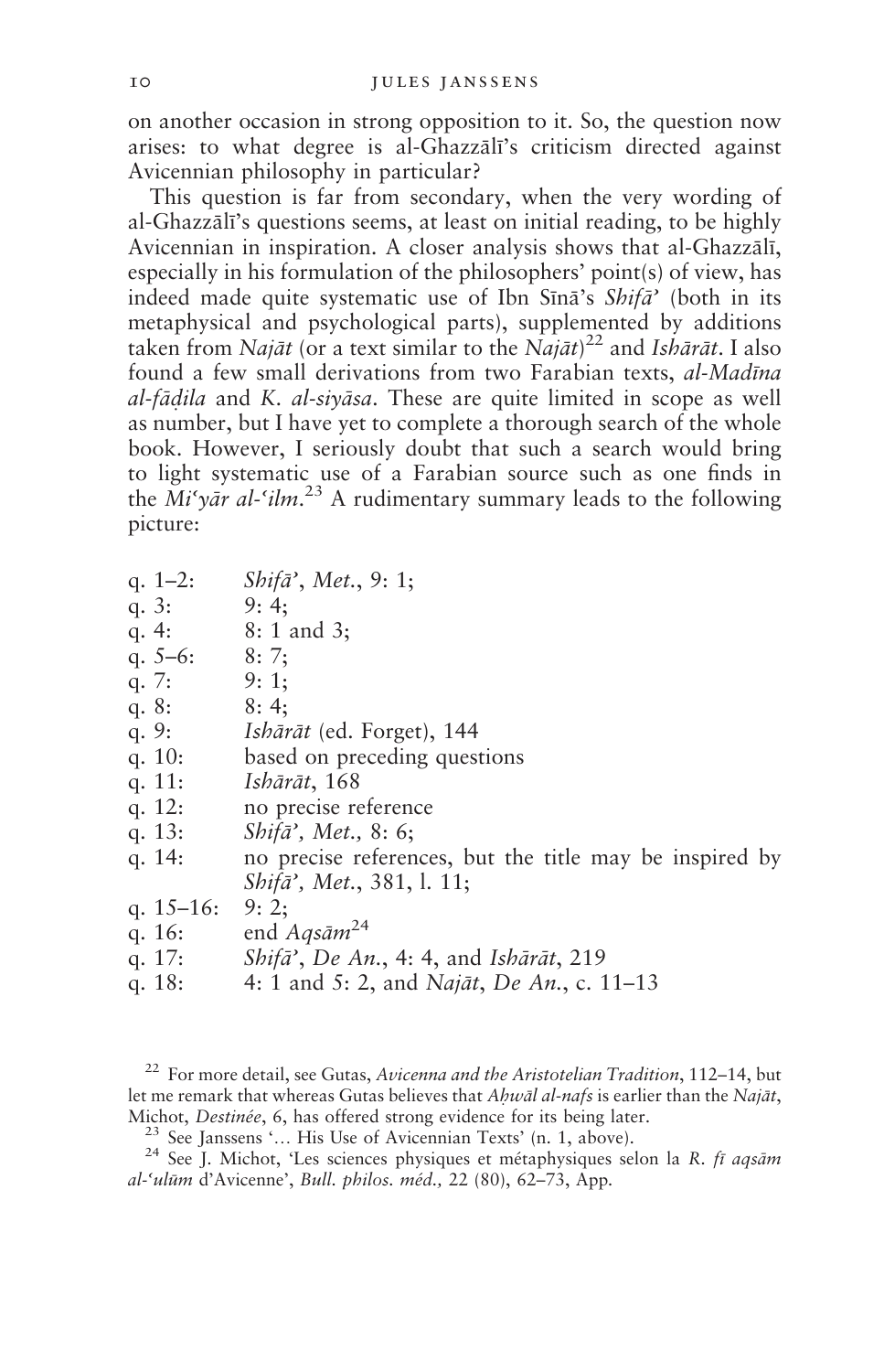5: 4, and *Najāt*, c. 13 q.  $19:$ 

Shifā', Met. 9: 7, and Ahawiyya, c. 3.<sup>25</sup> q.  $20:$ 

Lean now set out a number of observations:

1. Ibn Sīnā's Shifā' (above all Ilāhiyyāt, but for questions regarding the soul also K. *al-nafs*) undoubtedly merits the qualification of basic source of the *Tahāfut*. However, if one looks for literal, or nearliteral, citations, then most of the time one comes across isolated sentences, and longer passages rather seldom. In this respect, the use of the *Shifa*' in the *Tahāfut* is not only extremely different from that of the *Dānesh-Nāmeh* in the *Magasid*, but also perceptibly different from that of Avicennian works in other writings of al-Ghazzālī, as e.g.,  $Miz\bar{a}n$ ,  $Mi'\overline{v}\bar{a}r$ , or, possibly,  $Ma'\overline{a}rii$ . In all these cases, the text(s) which function(s) as a source can easily be recognized, notwithstanding the clear interventions that articulate al-Ghazzālī's own thinking. Moreover, the source text(s) can also be traced in the structure of the exposition and, often, even in the precise wording. The Tahāfut, for the most part, reformulates elements, based more or less on the *Shifa*<sup>2</sup>, in a much freer way, to the point indeed that one wonders if al-Ghazzālī is still reproducing Ibn Sīnā's thought correctly. For example in q. 5 (89) he affirms, without adding any further qualification, that for Ibn Sīnā the quiddity is prior to existence; and in q. 17 (172) he states that particular events are caused by the 'Dator formarum'. Marmura<sup>26</sup> rightly insists that in the former case the interpretation given is debatable, even doubtful, and that the latter affirmation does not correctly reflect Ibn Sīnā's causal theory, since Ibn Sīnā surely does not say that all particular events are caused by the active intellect. But even discounting these rather problematic interpretations, one has the impression that al-Ghazzali is presenting a kind of personal synthesis, the core of which consists in a few literal, or near-literal, citations.

2. Two major passages from two minor works, Aqsām and Adhawiyya, function as an important source in q.  $16^{27}$  and q. 20

<sup>25</sup> S. Dunya, in his edition (Cairo, 1949) of Ibn Sīnā's R. *adhawiyya*, has already pointed to this derivation, see G.C. Anawati, 'Un cas typique de l'ésotérisme avicennien', La revue du Caire, June 1951, 91, n. 1. (Repr. in Études de philosophie musulmane, Paris, 1974, 286, n. 1.) (Unfortunately, I have not myself seen S. Dunya's edition.)

<sup>26</sup> M. Marmura, *The Incoherence*, 237, nn. 6-7, and 242, n. 8, respectively.

<sup>27</sup> M. Marmura, ibid. 164-9, indicates the use of the Aqsam not in q. 16, but in what he describes as the 'Introduction' to the second part of the Tahāfut, i.e., the part concerning the 'natural sciences'. However, al-Ghazzali discusses the topic of the rational soul at some length in q. 16 and makes some reference to the doctrine of the soul in even earlier questions. Further, in q. 20, he places the issue of the ma'ad in a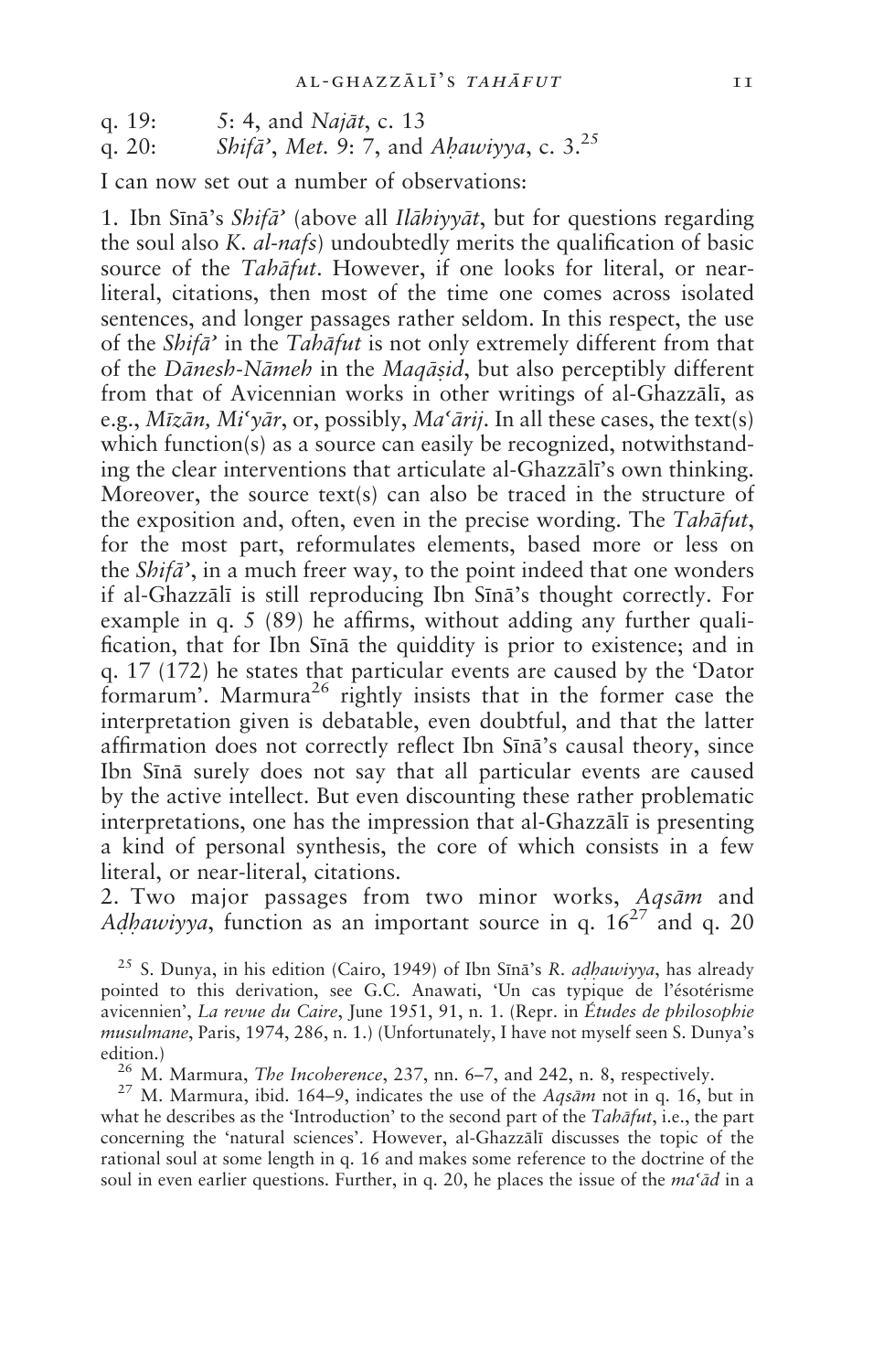respectively. In these cases, al-Ghazzālī is using his sources in his more usual way. But their presence surprises in that both texts present views different from those held by Ibn Sīnā in the Shifa' (as well as in the *Najāt* and the *Ishārāt*). The division of the natural sciences in the *Aasām* is not in accordance with the actual division of the Shifa'. For example, parts of the Meteorology of the Shifa' are now incorporated into the (untitled) fourth book of the natural sciences, more especially, the *De Anima* is no longer presented as the sixth, but as the eighth book. The division as given by the  $Ags\bar{a}m$  is undoubtedly more genuinely Aristotelian<sup>28</sup> than that of the *Shifa*'. and has much in common with the order given by Ibn Sīnā's famous Arabic predecessors, al-Kindī<sup>29</sup> and al-Fārābī.<sup>30</sup> In other words, it seems to reflect the point of view of the Arabic Aristotelian tradition. It is probably for that reason that al-Ghazzali quotes it. But why does he remain silent about Ibn Sīna's revision(s)?<sup>31</sup> Is it for the sake of easiness, or is he deliberately seeking to present Ibn Sina as an authentic follower of the Stagirite? For the moment, I prefer to leave this question open. The Adhawiyya, in a way similar to the Aqsām, entails a radical departure from the Shifa', insofar as it denies the reality of bodily resurrection without any qualification. As for the  $\delta h$ ifā', Ibn Sīnā explicitly states that the truth of bodily resurrection cannot be established within the domain of syllogistics or rational demonstrative proof, but must be accepted on the basis of prophecy. Of course, one may wonder whether this latter affirmation is not merely a rhetorical device, and whether the truth is not in what is

clearly metaphysical perspective, linking it directly with the problem of the eternity of the world. Finally, as we noted above (p. 3) he explicitly states that his criticism in the Tahāfut is directed only against metaphysical doctrines, or matters related to metaphysics. His discussions on the soul do therefore need to be placed in the perspective of a metaphysics of the rational soul (which is indeed an Avicennian perspective).

<sup>28</sup> See M. Mahdi, 'Avicenna. The Division of the Rational Sciences' in R. Lerner and M. Mahdi (eds), Medieval Political Philosophy (Glencoe, 1963), 95-7.

<sup>29</sup> Al-Kindī, Kammiyya kutūb Aristū in Abū Rīda, Rasā'il al-Kindī (Cairo, 1950),  $1: 368, 382 - 3.$ 

<sup>30</sup> Al-Fārābī, Ihsā' al-'ulūm (ed. A. Gonzalez Palencia, Madrid, 1932), 49-50 (Arabic).

<sup>31</sup> One may use the plural since Ibn Sīnā, in his Dānesh-Nāmeh, seems to introduce an even more radical change, as already stated. It may be noted that the Aqsām appears at first sight to be a work by the young Ibn Sīnā, not least in view of its high Aristotelian contents. But in matters of chronology extreme care is needed, and a later dating cannot at present be excluded. However, even if the later date turns out to be the correct one, the division of the sciences as given would still remain atypical for Ibn Sīnā. This might be the reason why he states at the beginning of the treatise that he will not go beyond what his interlocutor has asked him.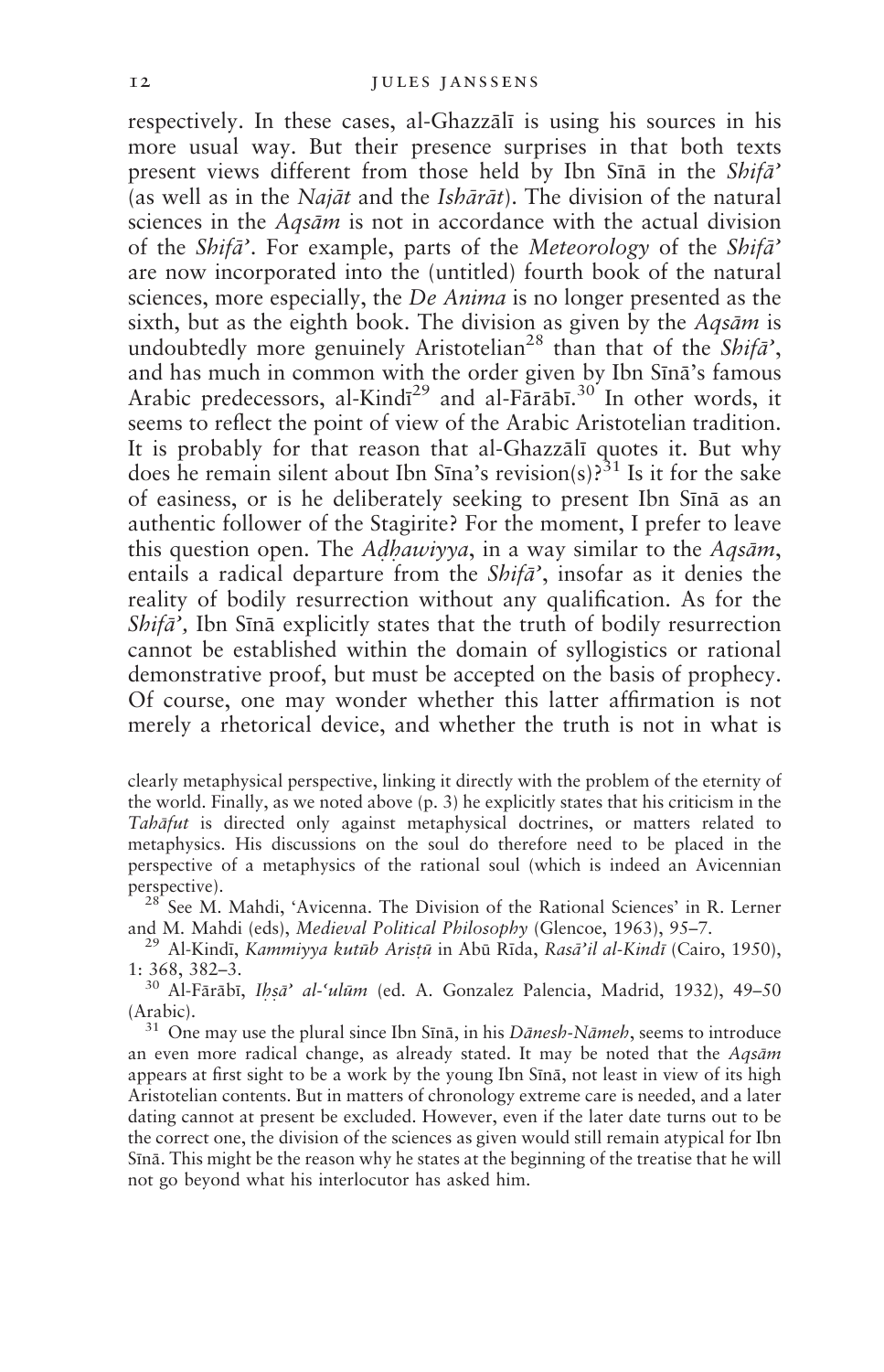presented in the minor 'esoteric' writing? Let me observe that things are never as simple as they appear to be at first sight. In fact, Michot<sup>32</sup> has offered strong evidence for a rather early date, i.e., Rayy 1014–15, for the Adhawiyya treatise. It may then be that Ibn Sīnā changed his mind, and in a later development of his thought formulated a position that fits better with the requirements of Islamic belief. On the other hand, irrespective of any chronological consideration, a reconciliation of the formulation in the two works is possible on the basis that Ibn Sīnā, in the *Adhawiyya*, limits himself to articulating those matters, and only those, that are susceptible to apodeictic demonstration. Once more, al-Ghazzālī remains silent about all this. And the question again arises whether he here wants to discredit Ibn Sīnā, or whether he just considers this position to be more typical of the general Arabic Aristotelian tradition?

3. One is struck by the (almost) complete absence of references to the Maqāsid.<sup>33</sup> Hence, bearing in mind what I have already argued in earlier papers,  $3<sup>4</sup>$  I believe that I can now affirm without any reserve that the *Magasid* was not written as a preparatory work to the Tahāfut, and that therefore there is no direct link between the two works. But what then of the similarity in title of the two works? The fact that the Magasid contains no other sources than Avicennian ones, on the one hand, and the fact that the Latin medieval translation is entitled 'Summa theoricae philosophiae'<sup>35</sup> (this title being moreover rather close to the Persian 'Danesh-Nameh'!), on the other hand, would seem to indicate that the present title was not the original one.<sup>36</sup>

So far, a few formal considerations regarding al-Ghazzali's use of Avicennian texts in the Tabafut. It is worthwhile keeping in mind that those texts do not constitute al-Ghazzali's only sources. We have already mentioned al-Fārābī and Galen. We may add the Liber de Causis, which seems to have functioned as the source for al-Ghazzālī's allusion to a mediative eternal circular movement that in one

<sup>32</sup> J. Michot, *Destinée*, 2, n. 10, 6 and 23–4.

<sup>33</sup> It remains possible that a yet more thorough investigation may turn up some derived elements, but it is already clear that there is absolutely no evidence of any systematic use.

<sup>34</sup> See J. Janssens 'Le Dānesh-Nāmeh d'Ibn Sīnā: un texte à revoir?', Bull. philos. méd., 28–86, 163–77, esp. 167–75, and '... His Use of Avicennian Texts' (n. 1, above).

<sup>35</sup> see Ch. Lohr, *Einleitung* to: Ghazzāli, *Logica et philosophia*. (Venice, 1506; repr. Frankfurt, Minerva, 1969.)

<sup>36</sup> The title was not very clear in the Arabic tradition. See M. Bouyges, *Essai* de chronologie des oeuvres de al-Ghazali, revised edn by M. Allard (Beirut, 1959), 23, n. 5.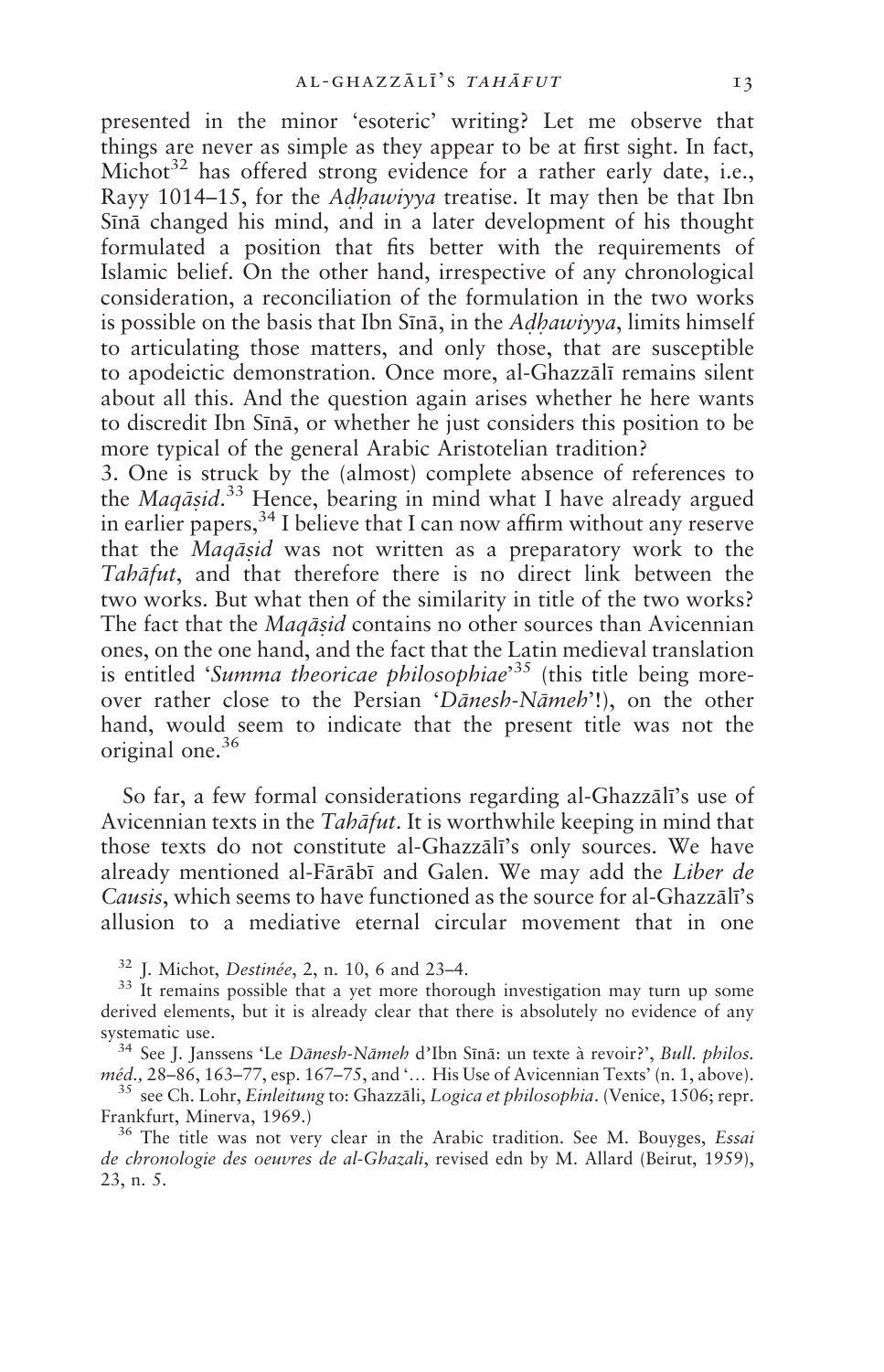respect resembles the Eternal, and in another the temporal, <sup>37</sup> as well as Proclus' De Aeternitate mundi (probably mediated through Philoponus' refutation), which appears to have constituted the basis of a proof meant to demonstrate the impossibility of the annihilation of the world.<sup>38</sup> However, both the extent and the impact of these non-Avicennian sources is extremely limited compared to the Avicennainspired materials. What is particularly surprising is that there does not appear to be even one direct citation of Aristotle, even though, in the first Introduction, al-Ghazzālī presents the latter as the most important of the ancient philosophers. Did he simply forget that basic statement when elaborating his work? I do not think so. It rather looks as if al-Ghazzālī considered certain works of Ibn Sīnā to express in the best possible way the Stagirite's thoughts. If this was indeed his attitude, then he surely did not consciously intend to disguise Ibn Sīnā's own philosophical ideas, but rather to offer as perfect as possible a formulation of Aristotle' views (as perceived in the Arabic world).<sup>39</sup> In light of this, it is easy to understand why he makes use of Ibn Sīnā's most 'Aristotelian' texts. For al-Ghazzālī certainly did not consider Ibn Sīnā a slavish follower of the Stagirite in every respect. As I already mentioned, al-Ghazzālī insists in q. 11 that Ibn Sīnā's philosophical Brethren disagreed with him on the issue of God's knowledge of the whole. On that issue Ibn Sina clearly took a position that more closely conforms with the data of the Qur'anic revelation. But, at the same time, it is certain that, in al-Ghazzālī's eyes, Ibn Sīnā's démarche was in the end far too timid. In conformity with the essentials of the Aristotelian project, Ibn Sīnā still continued to try to explain God's knowledge in a purely demonstrative way, which allowed him to qualify it as 'universal'. In that respect, Ibn Sīnā remains somehow guilty of *taglid*, albeit in a weaker form. Ibn Sina's philosophy moved in the right direction, but it failed to realize the final step. This seems to have been a cause of a great disappointment to al-Ghazzālī. But where there was disappointment, there was at the same time a great fascination. The presence of so very many Avicennian fragments, from a wide range of works, in a great variety

 $37$  See q. 1, p. 29  $\S$ 74. A similar idea is expressed in the Liber de Causis,  $\S$ 30–31.

<sup>&</sup>lt;sup>38</sup> See q. 2, p. 49, §13 seq. The relevant proof is proof 5 in the Greek edition of Rabe, and proof 6 in the edition of the Arabic translation by A. Badawi, Al-Aflātūniyya al-muhdatha 'inda l-'Arab (Cairo, 1955).

<sup>&</sup>lt;sup>39</sup> It may be noted that al-Shahrastānī in his Milal also presents Aristotle in 'Avicennicized' terms, his exposition of Aristotle being largely based on extracts from Ibn Sīnā's Commentary on Book Lambda of the Metaphysics. See the French translation by J. Jolivet in Shahrastānī, Livre des religions et des sectes (Paris, 1993), 2:281 seq., where all the relevant references can be found.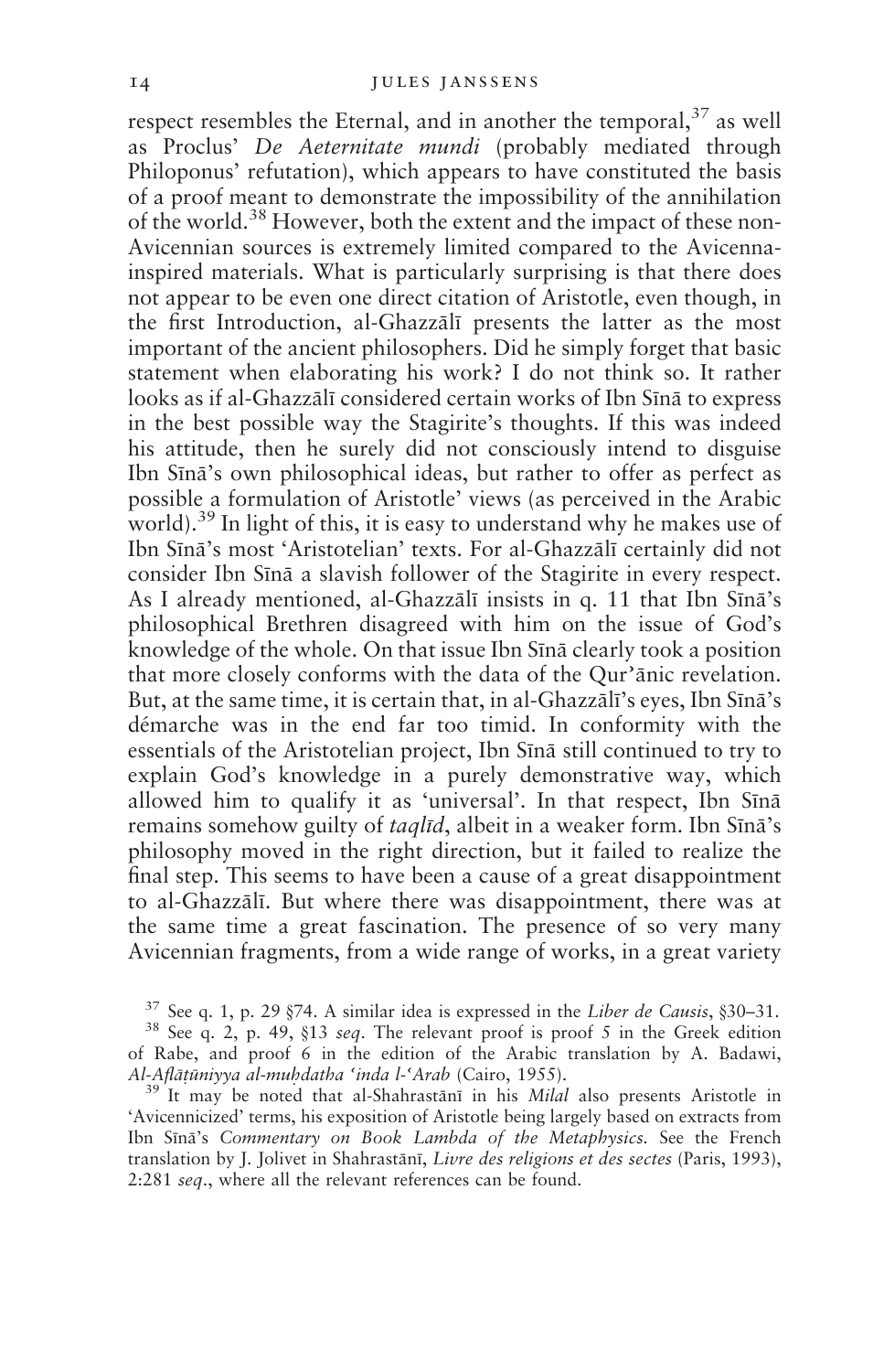of al-Ghazzālī's writings, including  $Ib\gamma\bar{a}$ ' and Maqāsid,<sup>40</sup> illustrates that fascination most instructively. Indeed one sometimes gets the impression that al-Ghazzālī is convinced that Ibn Sīnā's philosophy, including its metaphysics, when 'adapted' into the right 'framework', is acceptable.<sup>41</sup> A good example is offered in *al-Mustazhiri*<sup>42</sup> (§166–69), where al-Ghazzālī illustrates 'necessary knowledge' in the domain of metaphysics (following on from an example in the domain of mathematics) by a (on first view, slightly) reworked version of Ibn Sīnā's proof of contingency, based on the distinction between necessary and possible. My impression, from a preliminary analysis of the text, is that al-Ghazzali puts a somewhat stronger emphasis<sup>43</sup> than Ibn Sīnā had done in his original proof on the real contingent character of the 'possible', and this might express a shift towards the more classical kalāmī proof for God 'ex creaturis'. However we interpret it, it is clear from this passage that al-Ghazzālī does not claim that metaphysics as such must be rejected, and that he judges some of Ibn Sīnā's formulations in this domain to be worthy of acceptance, albeit somewhat modified. Furthermore, when it is affirmed (as it must be) that this proof for God's existence is original with Ibn Sīnā, it straightaway becomes probable that Ibn Sīnā is not the philosopher al-Ghazzālī has particularly in mind when he accuses the philosophers of *taglid*.

A few lines earlier, I said that al-Ghazzali does not reject metaphysics in its totality. But is metaphysics not presented in the *Tabāfut* as the 'bad guy'? How these two apparently contradictory postures can be reconciled is indicated in the Munqidh<sup>44</sup> where the wording is: 'in it one finds most of their [the philosophers'] mistakes', and not: 'it is totally mistaken'. Note moreover that the principal accusation is now no longer expressed in terms of *taglid*, but in terms of an over-confidence in one's capacity to offer apodeictic proofs in metaphysical matters. We have already come across this accusation in the Preface of the Tahāfut, in connection with the notions of superior quick wit and intelligence (above, p. 2). It is worthwhile noting that in

<sup>40</sup> For further references see J. Janssens, '... his Use of Avicennian Texts' (n. 1, above).

<sup>41</sup> Al-Ghazzālī probably gave some thought to a synthesis between Avicennism and Ash'arism. See T. Mayer, review of R. Frank, al-Ghazzālī and the Ash'arite school (Durham and London, 1994), in J. of Qur'ānic Stud., 1(1) (1999), 170-82, esp. 177.

<sup>42</sup> Having no direct access to Badawi's Arabic edition, I referred to the English translation by R. McCarthy, Freedom and Fulfillment (Boston, 1980), App. 2, 175-286.

<sup>43</sup> Of course the idea of contingency is certainly not absent in Ibn Sīnā!

<sup>44</sup> See the edition and French translation by F. Jabre (Beirut, 1969), 23 (Arabic), 78 (French).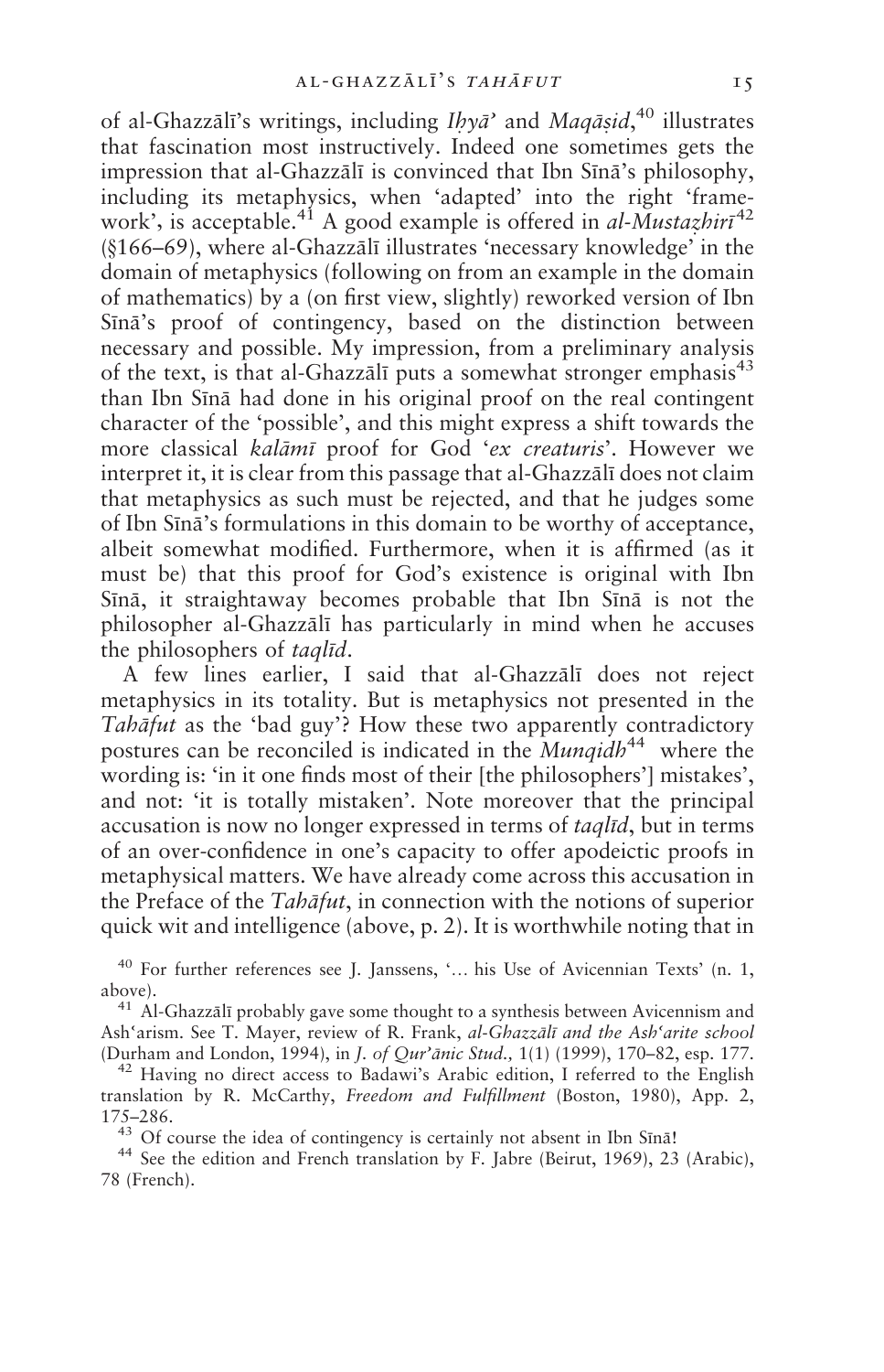q. 14, which turns around the affirmation that 'heaven is an animal obeying God', the accusation of  $bid^c a$  (innovation) does not concern the affirmation itself, but exclusively the philosophers' pretension to have established its truth by demonstrative proof. Ibn Sīnā's theory of *hads* makes him a strong candidate for being an object, if not the object, of this particular criticism by al-Ghazzālī. However, in the Shifa' and in the Aqsam, Ibn Sīnā explicitly states that for such a specific religious matter as bodily resurrection no demonstrative proof can be given, and that it must then be accepted solely on the testimony of the prophet. If that is indeed his final position, it is one quite similar to al-Ghazzali's. But as soon as one looks more closely at how Ibn Sīnā really dealt with these matters, it becomes obvious that he took a rather different stance. In fact, Ibn Sīnā tried to do justice 'philosophically' to these religious articles of faith, which would seem to be in flagrant contradiction to the very fundamentals of the philosophical project. Hence, in the final analysis, he simply continued to subjugate Revelation to reason. In that sense, his philosophy undoubtedly remained unsatisfactory for al-Ghazzali.<sup>45</sup> But, at the same time it is certain that for al-Ghazzālī this same philosophy already contained within it the germs of the right solution—the elaboration of a real Islamic philosophy instead of a philosophy of Islam. As already mentioned, Ibn Sīnā was aware that no apodeictic proof can be given for all the fundamentals of the religious Revelation. He therefore agreed to renounce a few generally accepted doctrines in the *falsafa*-movement, but did not go so far as to abandon any of the major fundamentals of its project, above all its acceptance of a causal determinism. To that extent, al-Ghazzālī's attack is *also* directed against him. But may one add 'primarily'? I seriously doubt it. Is it not significant that al-Ghazzālī, in the *Mungidh*<sup>46</sup> when alluding to the danger of philosophy, names not Ibn Sīnā, but the Ikhwān al-Safā'? It is they who, in citing the prophets, and by using mystical terminology, really create 'confusion', especially among the masses.<sup>47</sup> This is evidently not the case in Ibn Sīnā. Of course, one could object that in q. 11 (131, §18), al-Ghazzālī seems to be addressing Ibn Sīna directly, when he states: 'as long as you agree with them in denying (God's) will ...'. As Ibn Sīnā was no longer living, one may read this direct address as a rhetorical device, accompanied by what could be considered a cynical undertone. If this interpretation is correct, then the description of the Tabafut as an

<sup>47</sup> Surprisingly enough, al-Ghazzali here adopts the philosophers' distinction between the masses and the elite, which he criticizes in the Preface of the Tabafut.

<sup>&</sup>lt;sup>45</sup> See J. Michot, Destinée, 217-18.

<sup>&</sup>lt;sup>46</sup> See the edition of F. Jabre, 27 (Arabic), 84 (French).